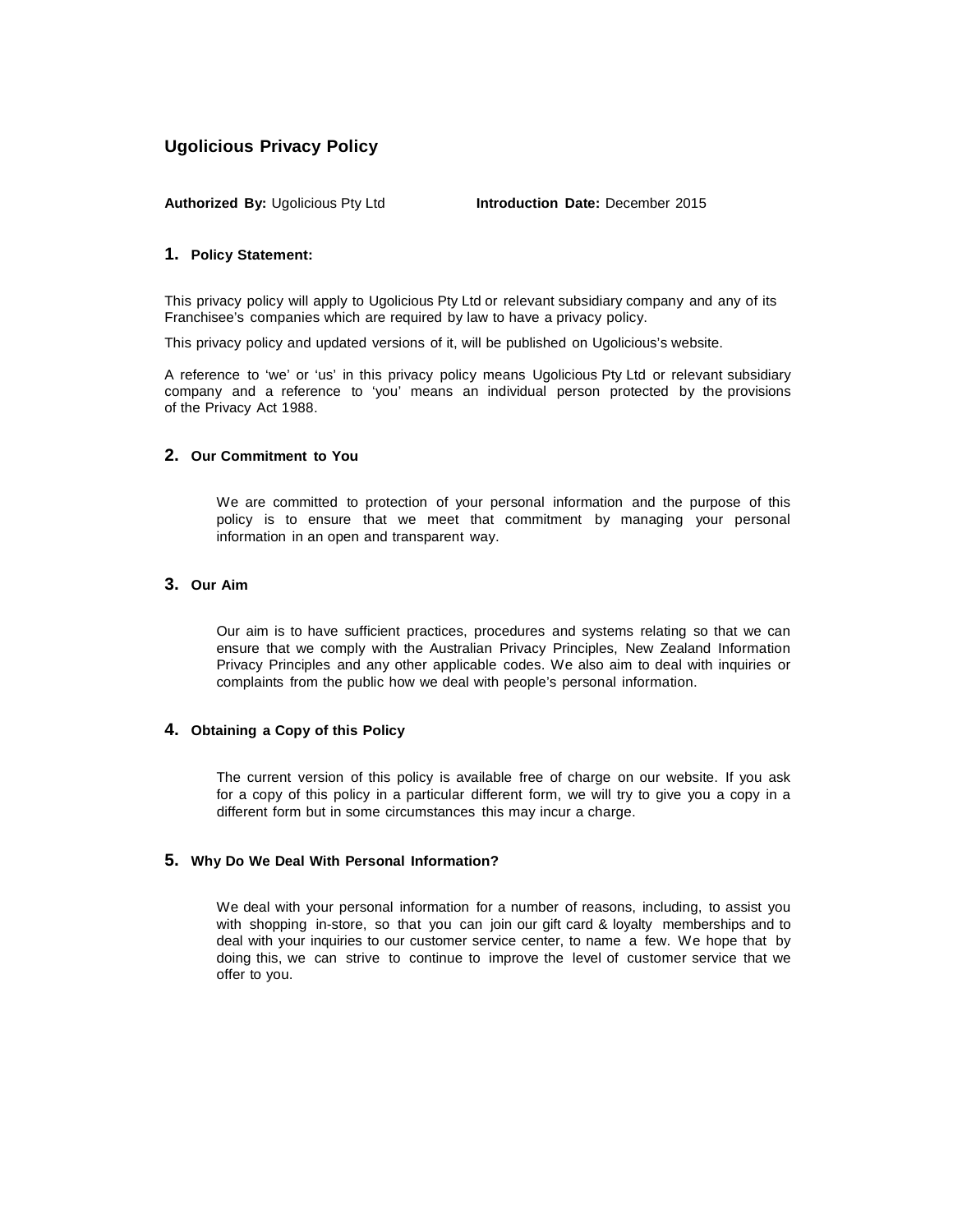## **6. What Type of Personal Information Do We Deal With?**

Personal information is information that identifies you or is reasonably linked to you. The kinds of personal information we collect may include contact, your name, email and physical address, date of birth and mobile number.

## **7. When We Ask For Your Personal Information**

- 7.1 We won't collect your personal information unless it is reasonably necessary for our functions or activities.
- 7.2 We won't collect sensitive information about you unless you allow us to and we need the information for our functions or activities or unless we are required or allowed to by law to do so.
- 7.3 We will only collect personal information in a lawful and fair way.
- 7.4 We will collect personal information about you only from you unless it is not reasonable or practical to do so.

### **8. When We Don't Ask For Your Personal Information**

- 8.1 If we receive your personal information and we haven't asked for it, we will determine whether or not we are allowed to collect that that personal information. Sometimes we may have to use or disclose that personal information in order to determine if we are allowed to collect it.
- 8.2 If we are not allowed to collect the personal information, we will promptly destroy it or ensure it is not capable of identifying you.
- 8.3 If we are allowed to collect the personal information, we will treat it in the same way as we treat personal information that we ask for.

## **9. About Your Personal Information**

- 9.1 If we collect personal information about you, we will take reasonable steps to make sure you are aware of:
	- (a) Our identity and contact details;
	- (b) if we collect the personal information from someone other than you or we think you may not be aware that we have collected your personal information, then the fact that we have collected the personal information and how we collected it;
	- (c) if we are required or allowed to collect the personal information then the fact that we are required or allowed to collect it as well as the details of the law that requires or allows us to collect it;
	- (d) Why we are collecting your personal information;
	- (e) The main consequences for you if we don't collect all or some of your personal information;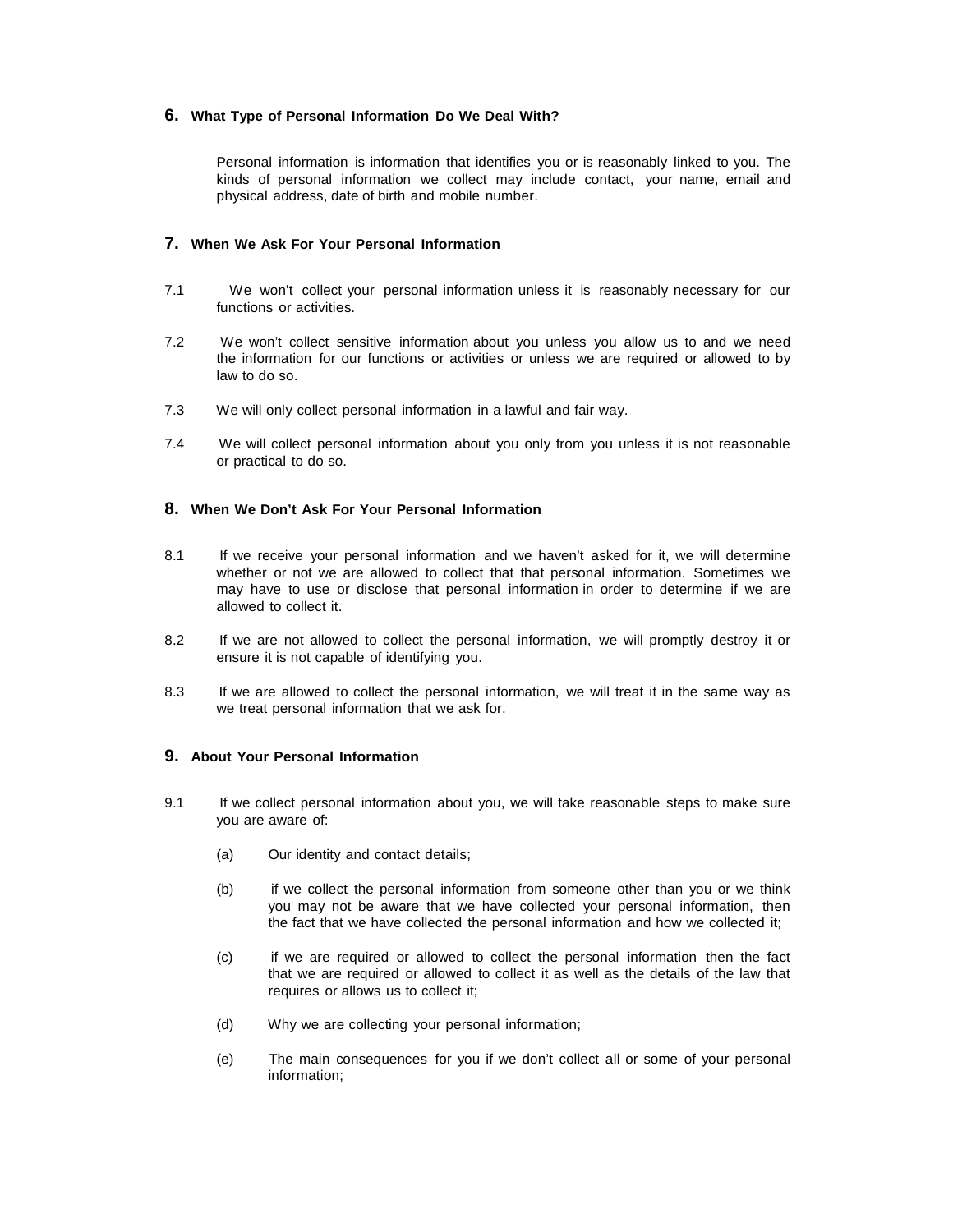- (f) Anyone else, or the types of any other entities, bodies or persons, to who we usually disclose personal information we collect;
- (g) That our privacy policy contains information about how you may access your personal information that we hold and how you can have it corrected;
- (h) that our privacy policy contains information about how you may make a complaint about a breach of the Australian Privacy Principles, or a registered code (if any) that apply to us, and how we will deal with complaints;
- (i) Whether we are likely to disclose the personal information to someone overseas;
- (j) if we are likely to disclose the personal information to someone overseas, then the countries in which they are likely to be located if it is practicable for us to tell you or to otherwise make the you aware of them.

#### **10. Dealing with Your Personal Information for Secondary Purposes**

- 10.1 If we hold your personal information that was collected for a particular purpose (the primary purpose), we won't use or disclose the information for another purpose (the secondary purpose) unless:
	- (a) You allow us to; or
	- (b) We are required or allowed to by law;
	- (c) We believe that the use or disclosure of the information is reasonably necessary for one or more enforcement related activities conducted by, or on behalf of, an enforcement body and we will keep records of that use or disclosure.
	- (d) You would reasonably expect us to deal with the information for the secondary purpose and the secondary purpose is:
		- (i) If the information is sensitive information—directly related to the primary purpose; or
		- (ii) If the information is not sensitive information—related to the primary purpose; or
- 10.2 If we are required to by law, we will take reasonable steps to ensure that the information is not capable of identifying you before we disclose it.
- 10.3 If we collect personal information from one of our related companies this clause applies as if our primary purpose for the collection of the information was the primary purpose for which the related company collected the information.

## **11. Direct Marketing**

- 11.1 If we hold your personal information we won't use or disclose the information for the purpose of direct marketing without your consent, except as provided below.
- 11.2 We may use or disclose your personal information (other than sensitive information) for the purpose of direct marketing if:
	- (a) We collected the information from you;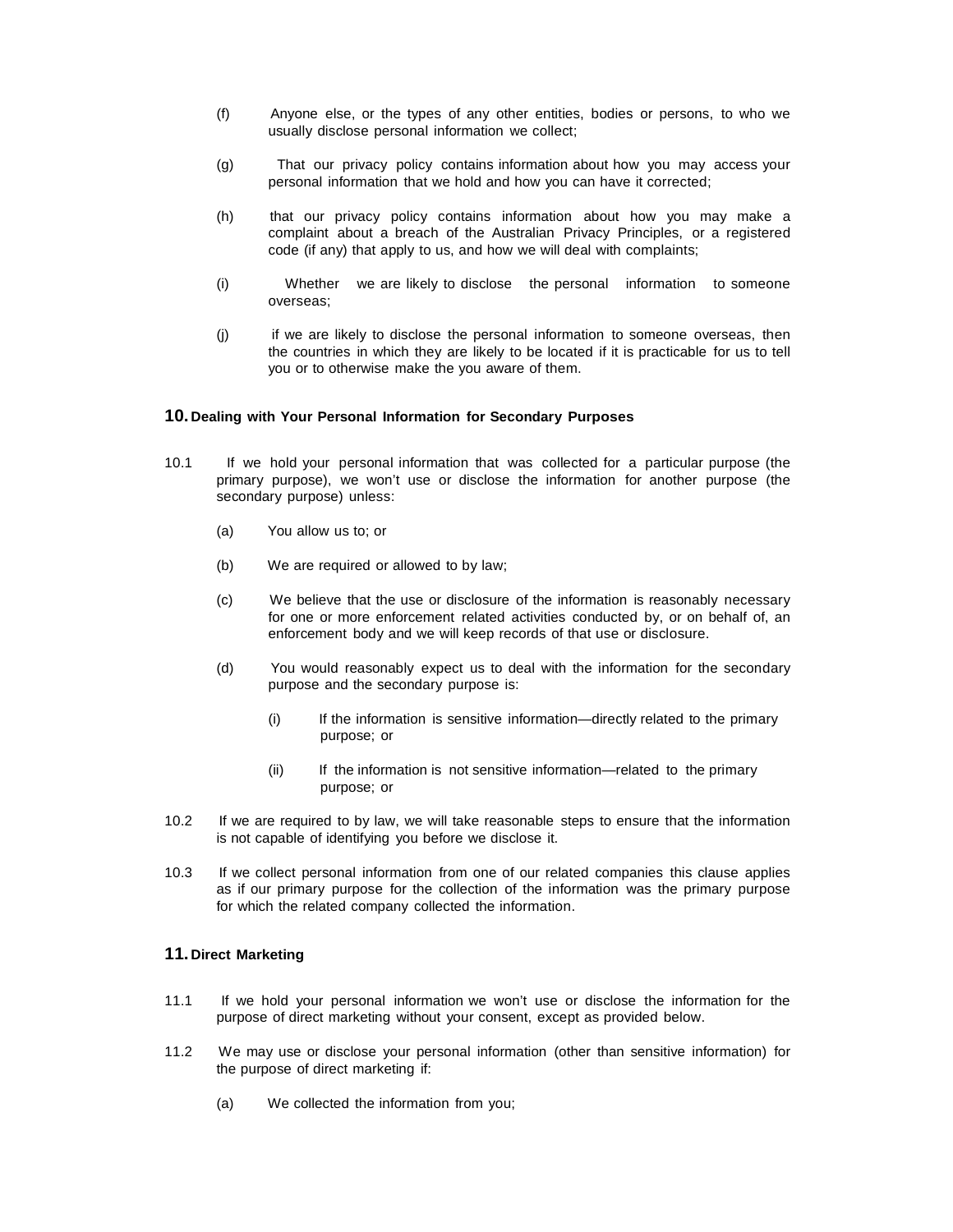- (b) You would reasonably expect us to use or disclose the information for that purpose;
- (c) We provide you the opportunity to easily request not to receive direct marketing communications from us; and
- (d) You haven't made such a request to us.
- 11.3 We may also use or disclose your personal information (other than sensitive information) for the purpose of direct marketing if:
	- (a) We collected the information from:
		- (i) You and you would not reasonably expect us to use or disclose the information for that purpose; or
		- (ii) Someone other than you; and
	- (b) Either:
		- (i) You have consented to the use or disclosure of the information for that purpose; or
		- (ii) It isn't practical to obtain that consent; and
	- (c) we provide a simple way for you to easily request not to receive direct marketing communications from us; and
	- (d) In each direct marketing communication with you:
		- (i) We include a prominent statement that you may make such a request; Or
		- (ii) We otherwise draws your attention to the fact that you may make such a request; and
	- (e) You haven't made such a request to us.
- 11.4 If we use or disclose your personal information:
	- (a) For the purpose of direct marketing by us you may request not to receive direct marketing communications from us; or
	- (b) for the purpose of facilitating direct marketing by someone else you may request us not to use or disclose the information for that purpose; and
	- (c) You may request us to provide its source of the information.
- 11.5 If you make a request under clause 11.4 we will not charge you for the making the request or meeting it and we will respond to the request in a reasonable time as required by law.

## **12.Quality of Personal Information**

We will take reasonable steps to ensure that the personal information that we collect or use is accurate, up to date and complete.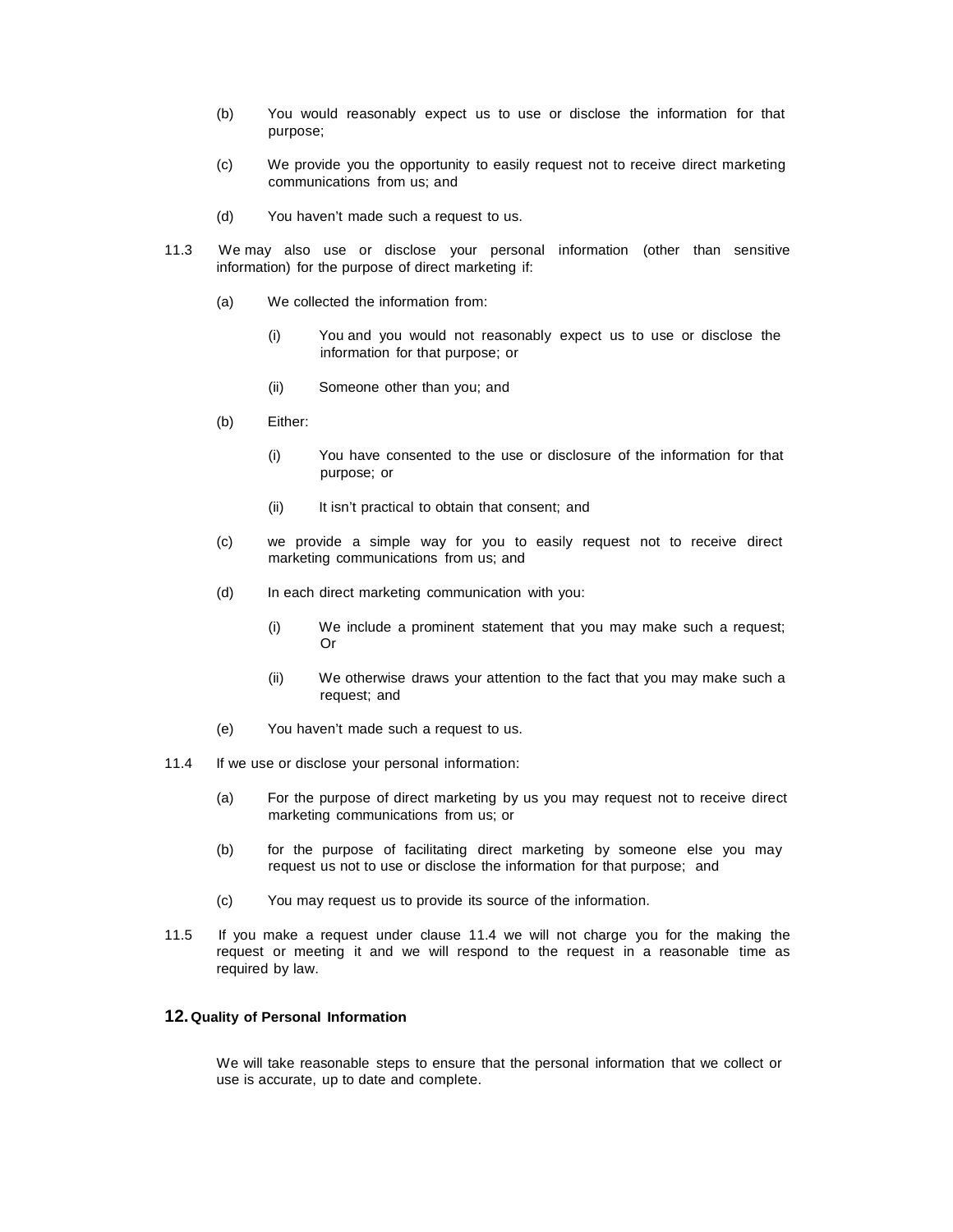#### **13.Security of Personal Information**

- 13.1 We will take reasonable steps to protect your personal information, including from misuse, interference and unauthorized access or disclosure.
- 13.2 If we no longer need your personal information and we are allowed to do so by law, then we may destroy the information or make sure that it is can no longer identify you.

#### **14. Remaining Anonymous**

Except where it isn't practical or where the law provides otherwise, you do not have to identify yourself or you may wish to use a pseudonym instead of your real name when dealing with us on a matter.

#### **15. Access to Your Personal Information**

- 15.1 You may ask us for access to your personal information. Please direct any requests for access to your personal information to our Privacy Officer at [info@ugolicious.com.](mailto:info@ugolicious.com)
- 15.2 There are some times when we won't give you access to your personal information, they are when:
	- (a) We reasonably believe that giving access would pose a serious threat to the life, health or safety of any person, or to public health or public safety;
	- (b) Giving access would have an unreasonable impact on the privacy of another person;
	- (c) The request for access is frivolous or vexatious;
	- (d) The information relates to existing or anticipated legal proceedings between us and you, and would not be accessible by the process of discovery in those proceedings;
	- (e) Giving access would reveal our intentions in relation to negotiations with you in such a way as to prejudice those negotiations;
	- (f) We are allowed or required by law not to give you access;
	- (g) We suspect that unlawful activity, or misconduct of a serious nature, that relates to our functions or activities has been, is being or may be engaged in and that giving access would be likely to prejudice the taking of appropriate action in relation to the matter;
	- (h) Giving access would be likely to prejudice one or more enforcement related activities conducted by, or on behalf of, an enforcement body; or
	- (i) Giving access would reveal evaluative information we have generated in connection with a commercially sensitive decision-making process.
- 15.3 If you ask to access to your personal information we will respond within a reasonable time and give you access in the way you ask, if it is reasonable and practicable to do so.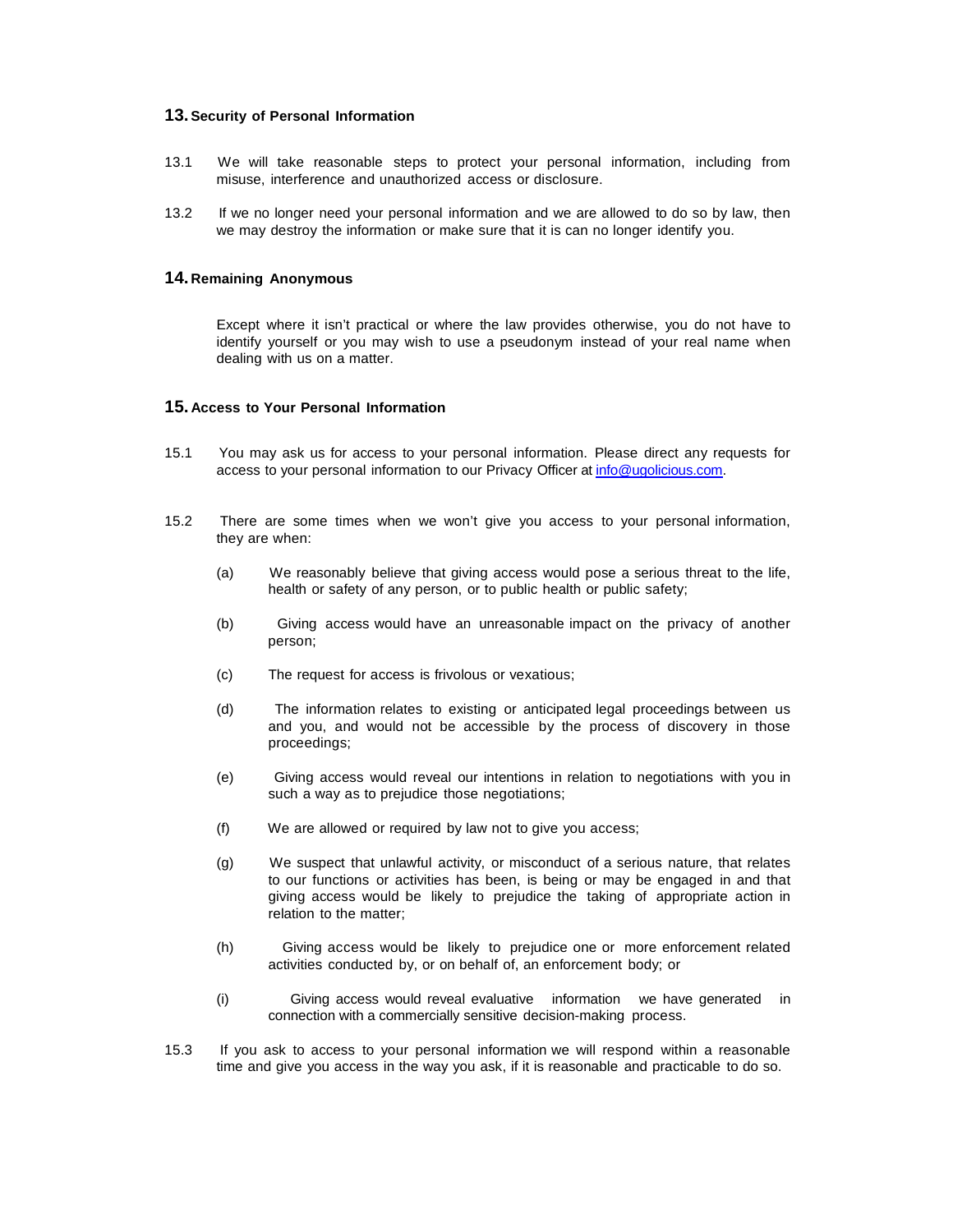- 15.4 If we don't give you access to your personal information or don't give access in the way you ask, we will try to give you access in a different way that meets both your needs and our needs. If we can't do that, then we will give you a written notice that sets out:
	- (a) the reasons for the refusal except to the extent that, having regard to the grounds for the refusal, it would be unreasonable to do so; and
	- (b) The options available to you to make a complaint about the refusal; and
	- (c) Anything else we have to tell you by law.
- 15.5 We may charge you a reasonable fee for giving access to your personal information that we hold but we won't charge you just for making the request.

## **16. Correction of Personal Information**

- 16.1 We will take reasonable steps to correct your personal information if we believe it is inaccurate, out of date, incomplete, irrelevant or misleading or if you ask us to correct it.
- 16.2 If we correct your personal information that we disclosed to someone else and you ask us to notify them of the correction, we will take reasonable steps to give that notification unless it is not practicable or the law requires us not to.
- 16.3 If we don't correct your personal information, we will give you a written notice setting out:
	- (a) Why it hasn't been corrected, unless it would be unreasonable to do so; and
	- (b) How you may make a compliant should you wish to do so; and
	- (c) Anything else we have to tell you by law.
- 16.4 If we don't correct your personal information then you may ask us to put a statement with your information stating that it may be inaccurate, out of date, incomplete, irrelevant or misleading. If you ask us to do this, we will take reasonable steps to put the statement with your information.
- 16.5 If you ask us to correct your personal information or to put a statement with it, we will respond to your request within a reasonable time. We won't charge you a fee for making of request, for correcting your personal information or for putting a statement with your information.

## **17.Overseas Disclosure of Personal Information**

Before we disclose your personal information to someone overseas we will take reasonable steps to ensure that they don't breach the Australian Privacy Principles in relation to your personal information. Please note however, that this won't apply when you consent to us disclosing your personal information in that or if we are allowed or required by law to make an overseas disclosure of your personal information.

#### **18.Where You're Personal Information May Go**

If we do disclose your personal information to someone overseas, they are likely to be located in any one or more of the following countries: